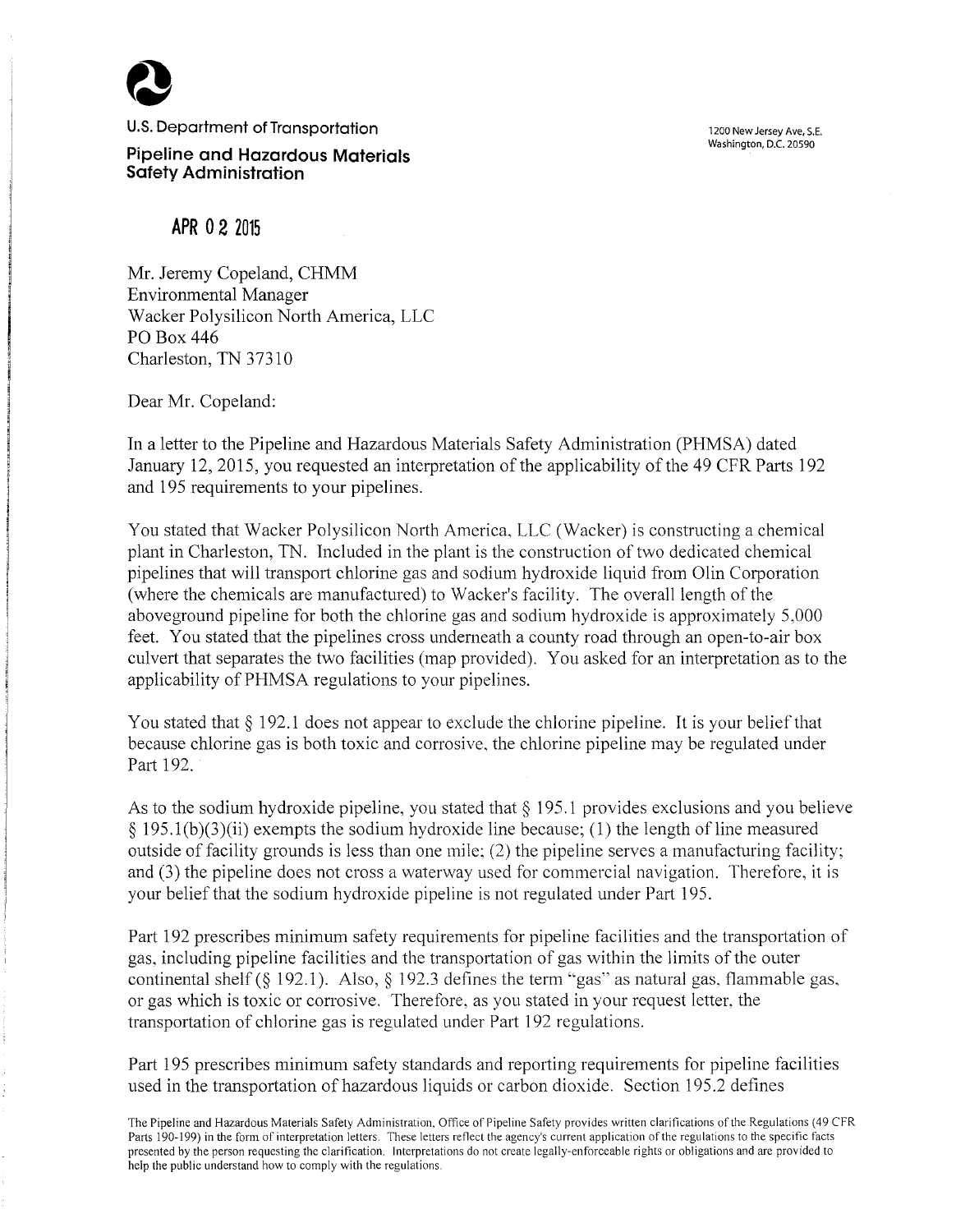hazardous liquids as petroleum, petroleum products, or anhydrous ammonia. Therefore, transportation of hazardous liquids by pipeline that is not petroleum, petroleum products, or anhydrous ammonia (in this case sodium hydroxide) is not regulated under Part 195.

If we can be of further assistance, please contact Tewabe Asebe of my staff at 202-366-5523.

Sincerely,

John A. Gale Director, Office of Standards and Rulemaking

The Pipeline and Hazardous Materials Safety Administration, Office of Pipeline Safety provides written clarifications of the Regulations (49 CFR Parts 190-199) in the form of interpretation letters. These letters reflect the agency's current application of the regulations to the specific facts presented by the person requesting the clarification. Interpretations do not create legally-enforceable rights or obligations and are provided to help the public understand how to comply with the regulations.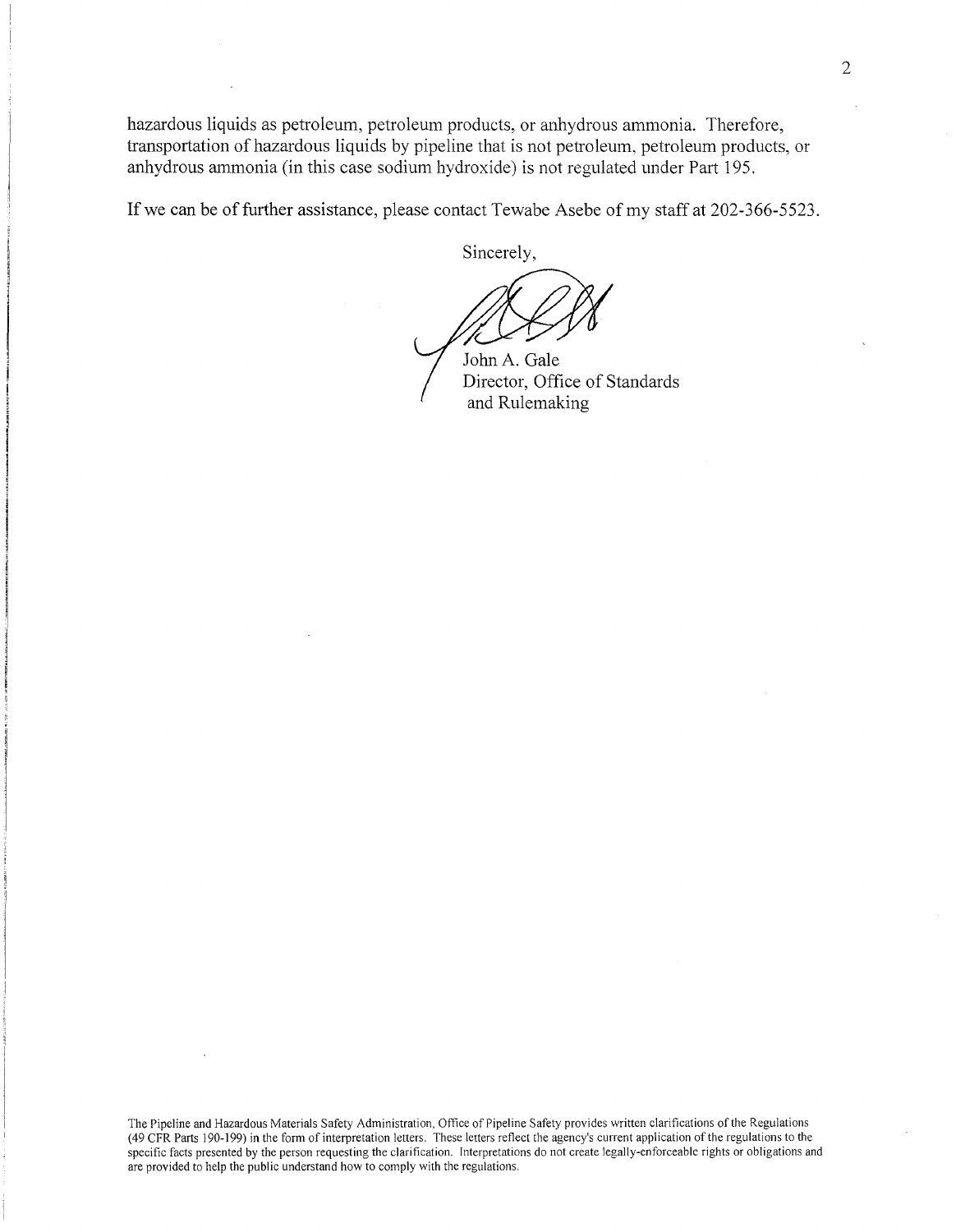# **WACKER** POLYSILICON

Wacker Polysilicon North America LLC

Office of the Chief Counsel U.S. Department of Transportation Pipeline and Hazardous Materials Safety Administration 1200 New Jersey Ave., SE East Building, 2nd Floor Washington, DC 20590-0001 e-version delivered to phmsa.hm-pipelinesafety@dot.gov hardcopy via Fed Ex, tracking no.<br>7725 5739 4460 7725 5739

JEREMY COPELAND P-EHICHA

**Wacker Polysilicon** North America LLC 553 McBryan! Road Charleston, TN 37310-0446, USA Tel. +1 423 780 7953 Fax +1 517 264 4021 jeremy.copeland@wacker.com P. 0. Box446 Charleston, TN 37310-0446, USA

 $\square$  As discussed 0 Thank you  $\square$  To be kept on file

Requested action:

 $\Pi$  For your information

181 For review and comment  $\square$  Take appropriate action

 $\square$  Contact me

D Please return

January 12, 2015

Re: Regulatory Jurisdiction Request, Wacker Polysilicon North America, LLC; Charleston, TN

## Dear Sir or Madam:

Wacker Polysilicon North America, LLC (Wacker) is constructing a chemical plant in Charleston, TN located at 553 McBryant Road NW, Charleston, TN 37310. Included in the plant is the construction of two, dedicated chemical pipelines that will transport chlorine gas and sodium hydroxide liquid from Olin Corporation (where the chemicals are manufactured) to Wacker's facility. The overall length of the aboveground pipeline is approximately 5,000 feet and it crosses underneath a county road (through an open to air box culvert) that separates the two facilities. Please refer to Appendix A that provides an aerial view of the route of the pipelines.

## Chlorine

The scope of Title 49 CFR Part 192.1 includes pipelines that transport gas. Some exclusions are listed in the rule, but none that appear to exclude the chlorine pipeline. It is Wacker's interpretation that the chlorine pipeline may be regulated under 49 CFR part 192; based primarily on the fact that chlorine gas is both toxic and corrosive.

## Sodium Hydroxide

The scope of Title 49 CFR Part 195.1 includes pipelines that transport hazardous liquid. Wacker interprets that the exclusion listed in 49 CFR Part 195.1(b)(3)(ii) exempts the sodium hydroxide line because; (1) the length of line measured outside of facility grounds is less than one mile, (2) the pipeline serves a manufacturing facility, and (3) the pipeline does not cross a waterway used for commercial navigation. Therefore, Wacker concludes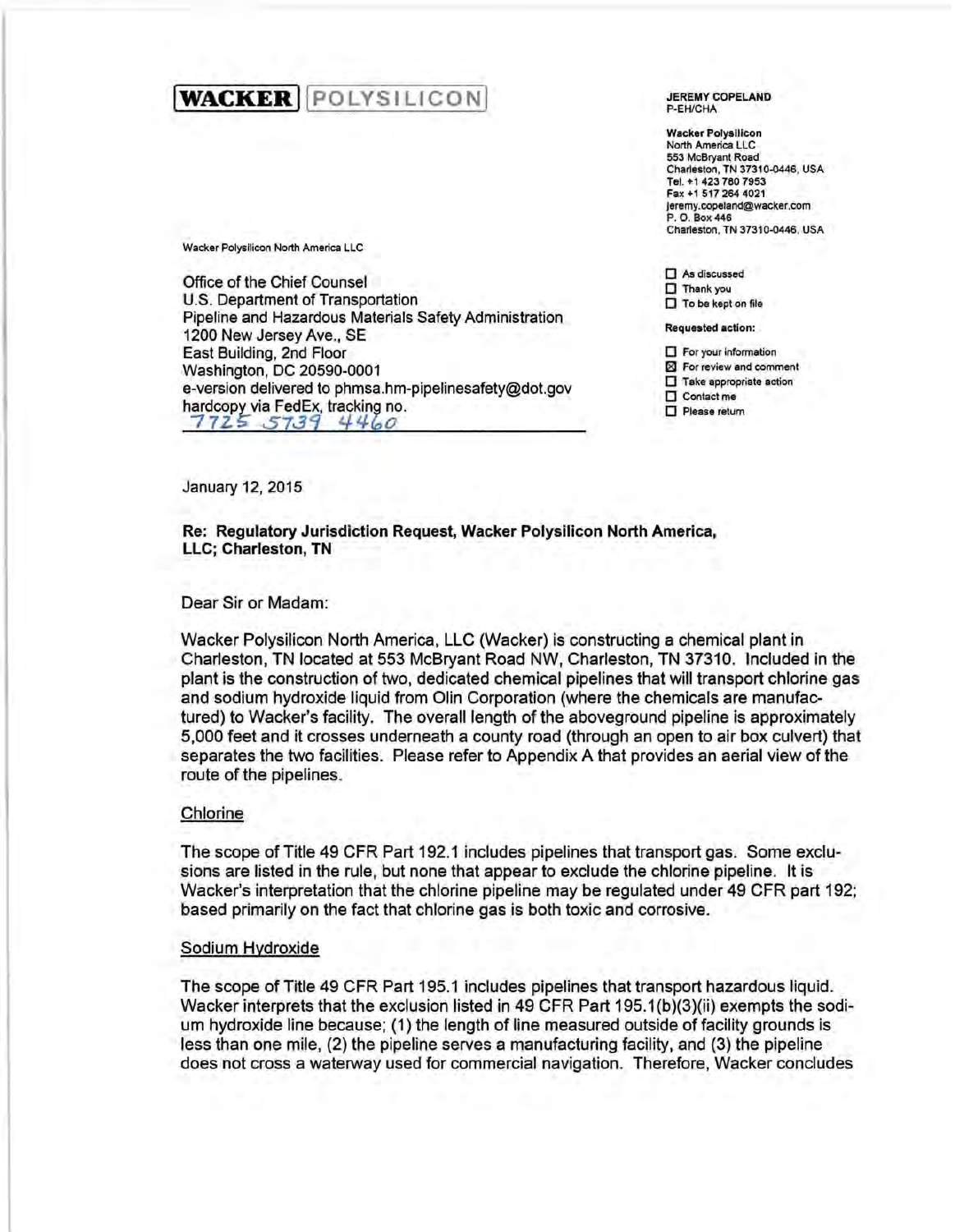that the sodium hydroxide pipeline is not regulated by the Federal Department of Transportation (USDOT).

As requested by USDOT personnel and pursuant to 49 CFR 190.11 (b); Wacker is requesting written regulatory interpretation of the USDOT regulatory jurisdiction/PHMSA rules applicability to each of the the Wacker pipelines described above. Please refer to our user ID application request already filed with PHMSA and attached as Appendix B. This application was filed in June 2014 based on our own rule interpretation that the chlorine line is regulated. Since filing the application request, Wacker inquired to USDOT as to the status of the processing of the application and we were directed to send this regulatory interpretation request to the Office of Chief Counsel.

If you have any questions necessary to provide clarifications or aid in processing our request or would like to discuss the topics for any reason, please contact me at (423) 780- 7953. You may return your response to Wacker either electronically at: Jeremy.Copeland@wacker.com or via hardcopy to: Jeremy Copeland, Environmental Manager, Wacker Polysilicon North America, PO Box 446, Charleston, TN 37310.

Cordially,

 $y_+$  ,  $c_{\chi}, \epsilon$  )

Jeremy Copeland, CHMM Environmental Manager Wacker Polysilicon North America, LLC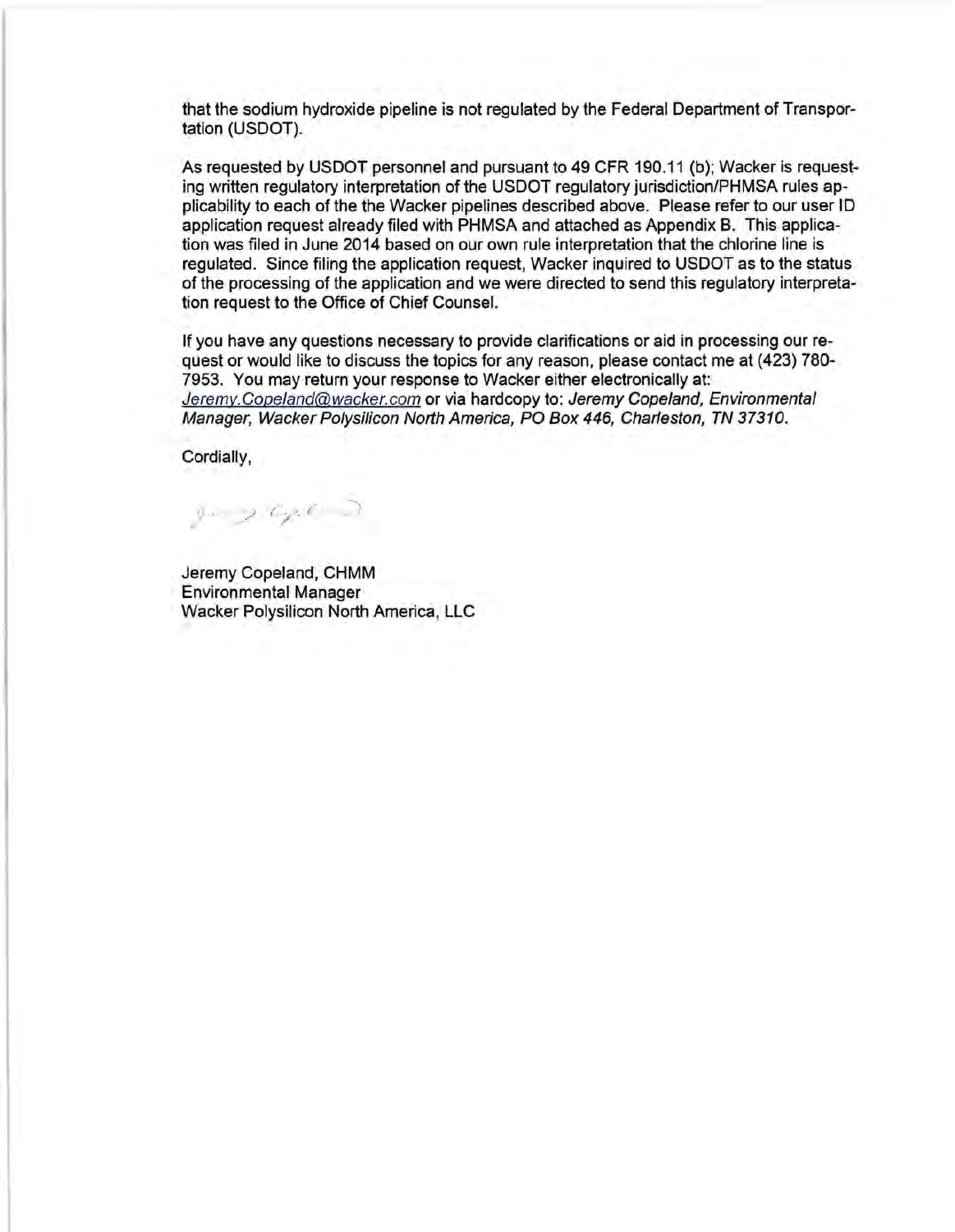# APPENDIX A

Aerial Layout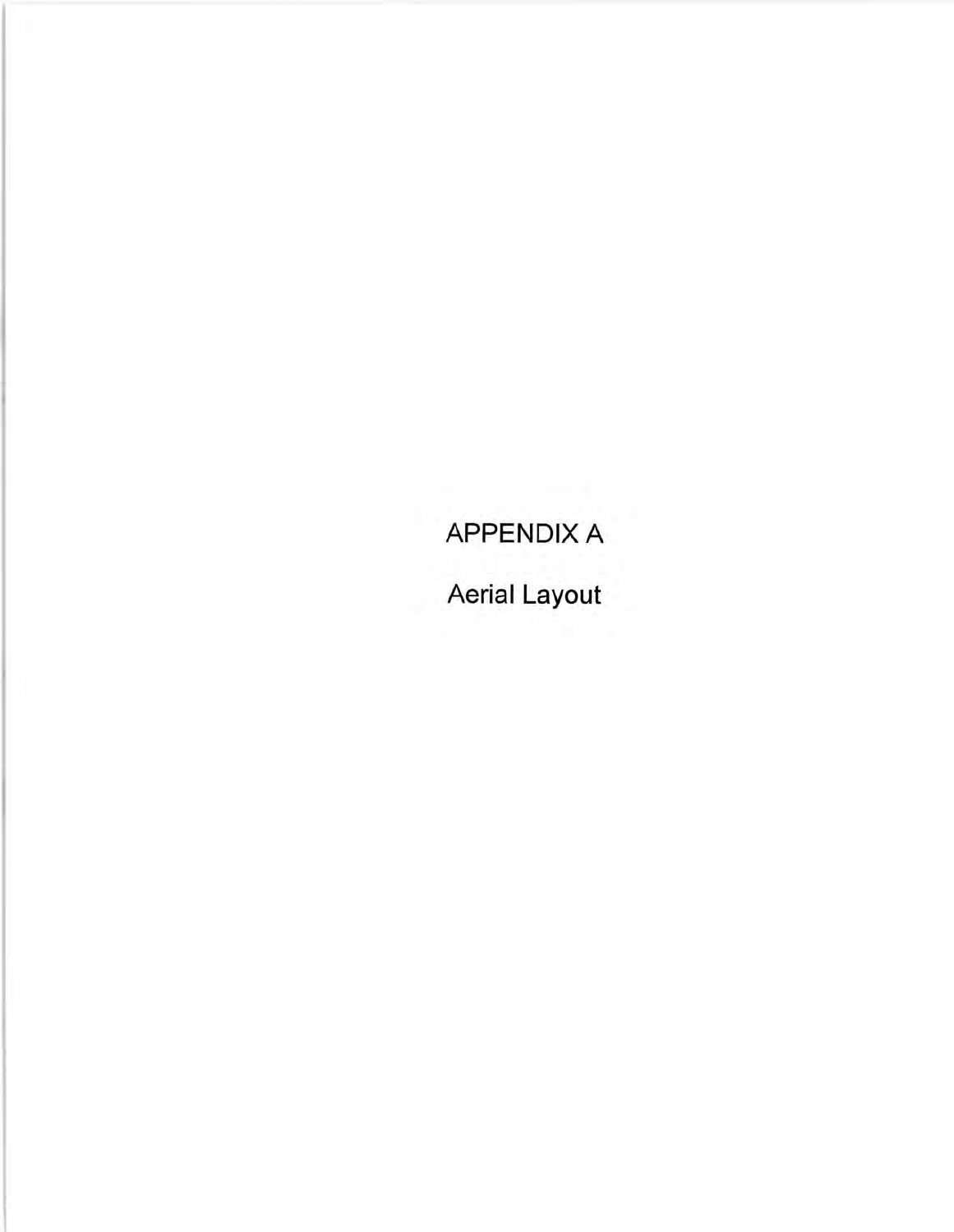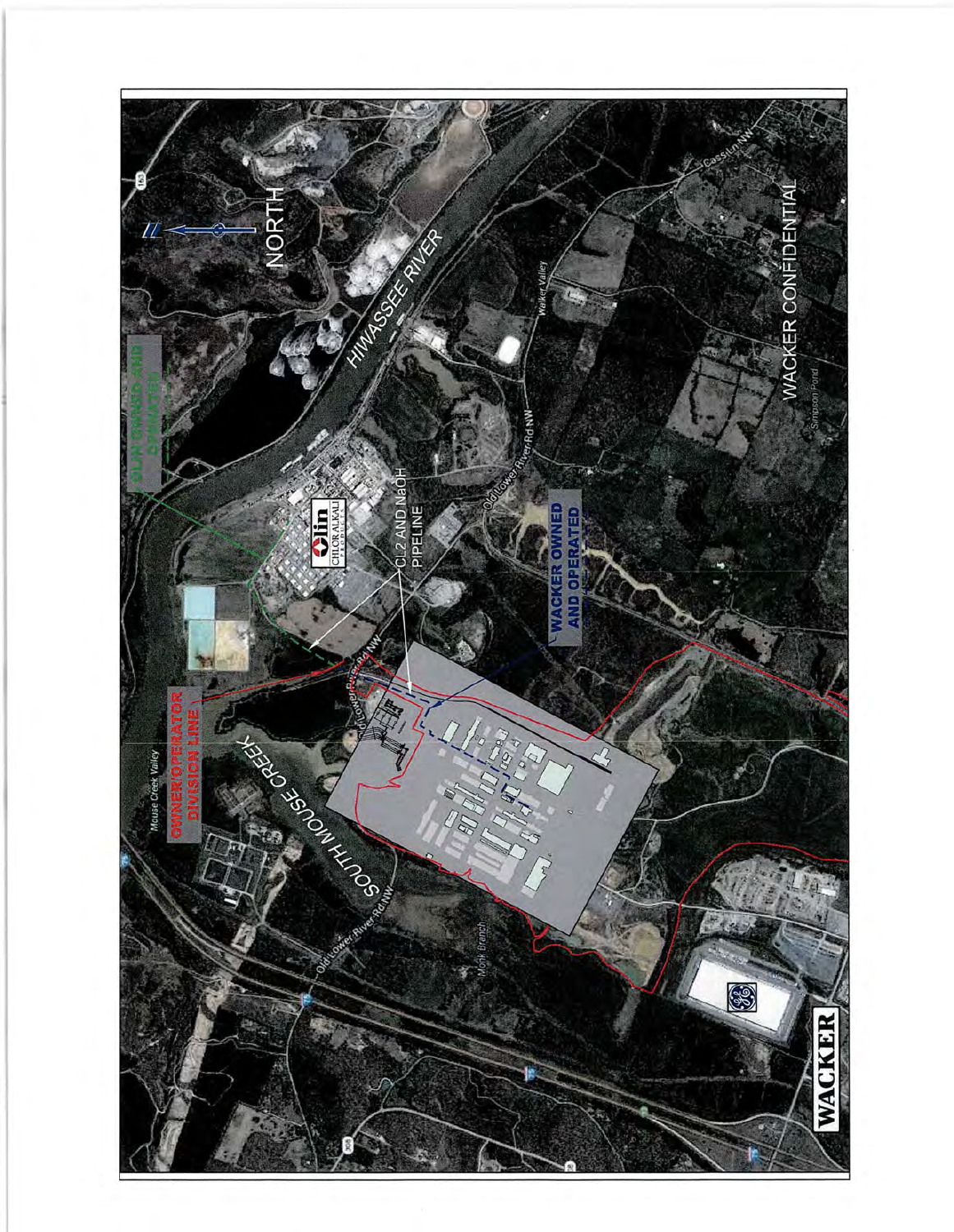APPENDIX B

OPID Assignment Request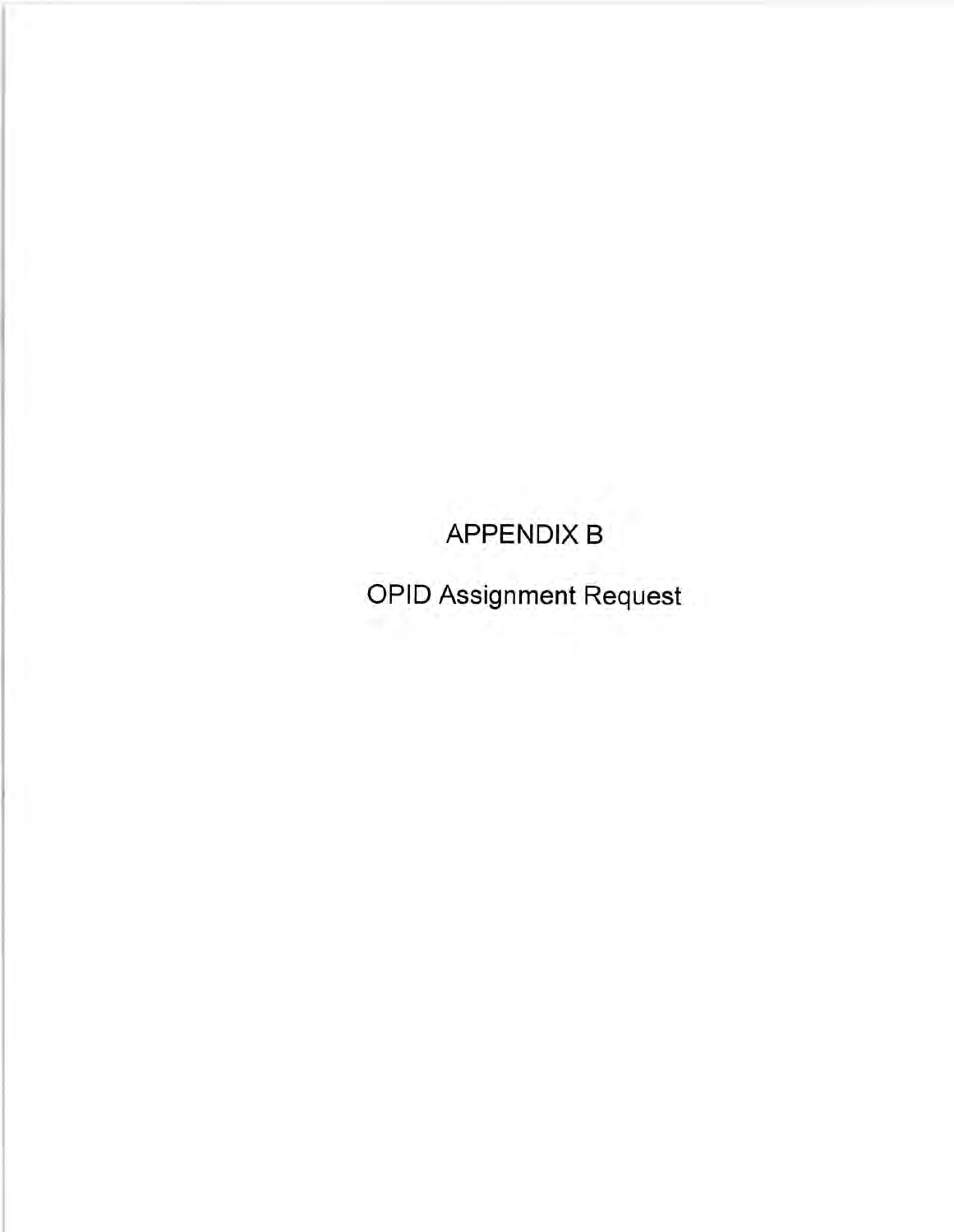Form Approved OMB o. 213 7-0627 Expiration Dale: 12/31/2014

|    | U.S. Department of Transportation<br>Pipeline and Hazardous Materials Safety<br>Administration                                                                                                                                                                                                                                                                                                                                                                                                                                                                                                                                                                                                                                                                                                                                                                                                                                                                                                                                                    |           |                                                              | <b>OPID ASSIGNMENT</b><br><b>REQUEST</b> |           |            | DOT USE ONLY |
|----|---------------------------------------------------------------------------------------------------------------------------------------------------------------------------------------------------------------------------------------------------------------------------------------------------------------------------------------------------------------------------------------------------------------------------------------------------------------------------------------------------------------------------------------------------------------------------------------------------------------------------------------------------------------------------------------------------------------------------------------------------------------------------------------------------------------------------------------------------------------------------------------------------------------------------------------------------------------------------------------------------------------------------------------------------|-----------|--------------------------------------------------------------|------------------------------------------|-----------|------------|--------------|
|    | A federal agency may not conduct or sponsor, and a person is not required to respond to, nor shall a person be subject to a penalty for failure to comply with a<br>collection of information subject to the requirements of the Paperwork Reduction Act unless that collection of information displays a current valid OMB Control<br>Number. The OMB Control Number for this information collection is 2137-0627. Public reporting for this collection of information is estimated to be<br>approximately 60 minutes per response, including the time for reviewing instructions, gathering the data needed, and completing and reviewing the collection of<br>information. All responses to this collection of information are mandatory. Send comments regarding this burden estimate or any other aspect of this collection<br>of information, including suggestions for reducing this burden to: Information Collection Clearance Officer, PHMSA, Office of Pipeline Safety (PHP-30) 1200<br>New Jersey Avenue, SE, Washington, D.C. 20590. |           |                                                              |                                          |           |            |              |
|    | <b>STEP 1 - ENTER BASIC REPORT INFORMATION</b>                                                                                                                                                                                                                                                                                                                                                                                                                                                                                                                                                                                                                                                                                                                                                                                                                                                                                                                                                                                                    |           |                                                              |                                          |           |            |              |
| 1. | Date of this OPID Assignment Request:<br>06<br>Month<br>Are the pipelines and/or facilities covered by this OPID Assignment Request subject to regulation under all or any part of 49 CFR Parts 191,<br>192, 193, 194, and/or 195?                                                                                                                                                                                                                                                                                                                                                                                                                                                                                                                                                                                                                                                                                                                                                                                                                | 04<br>Day | 14<br>Year                                                   |                                          |           |            |              |
|    | Yes                                                                                                                                                                                                                                                                                                                                                                                                                                                                                                                                                                                                                                                                                                                                                                                                                                                                                                                                                                                                                                               |           |                                                              |                                          |           |            |              |
|    | No -> No Further action needed.                                                                                                                                                                                                                                                                                                                                                                                                                                                                                                                                                                                                                                                                                                                                                                                                                                                                                                                                                                                                                   |           |                                                              |                                          |           |            |              |
| 2. | Are the pipelines and/or facilities covered by this OPID Assignment Request.                                                                                                                                                                                                                                                                                                                                                                                                                                                                                                                                                                                                                                                                                                                                                                                                                                                                                                                                                                      |           |                                                              |                                          |           |            |              |
|    | M<br>Newly constructed pipelines and/or facilities                                                                                                                                                                                                                                                                                                                                                                                                                                                                                                                                                                                                                                                                                                                                                                                                                                                                                                                                                                                                |           |                                                              |                                          |           |            |              |
|    | -- > Approximate start date of construction:                                                                                                                                                                                                                                                                                                                                                                                                                                                                                                                                                                                                                                                                                                                                                                                                                                                                                                                                                                                                      |           |                                                              | 07                                       | 14        | 14         |              |
|    | -- > Anticipated date of operational start-up:                                                                                                                                                                                                                                                                                                                                                                                                                                                                                                                                                                                                                                                                                                                                                                                                                                                                                                                                                                                                    |           |                                                              | Month<br>04                              | Day<br>01 | Year<br>15 |              |
|    | Existing pipelines and/or facilities -> 2a. Were they previously operated under another OPID?                                                                                                                                                                                                                                                                                                                                                                                                                                                                                                                                                                                                                                                                                                                                                                                                                                                                                                                                                     |           |                                                              | Month                                    | Day       | Year       |              |
|    | No                                                                                                                                                                                                                                                                                                                                                                                                                                                                                                                                                                                                                                                                                                                                                                                                                                                                                                                                                                                                                                                |           |                                                              |                                          |           |            |              |
|    | Yes -> 2b. Is the Previous OPID Number known?                                                                                                                                                                                                                                                                                                                                                                                                                                                                                                                                                                                                                                                                                                                                                                                                                                                                                                                                                                                                     |           |                                                              |                                          |           |            |              |
|    | No                                                                                                                                                                                                                                                                                                                                                                                                                                                                                                                                                                                                                                                                                                                                                                                                                                                                                                                                                                                                                                                |           |                                                              |                                          |           |            |              |
|    |                                                                                                                                                                                                                                                                                                                                                                                                                                                                                                                                                                                                                                                                                                                                                                                                                                                                                                                                                                                                                                                   |           | Yes -> List Previous OPID Number:<br>Previous Operator name: |                                          |           |            |              |
| 3. | Name of Operator as you would like it to appear in PHMSA records: WACKER POLYSILICON NORTH AMERICA, LLC                                                                                                                                                                                                                                                                                                                                                                                                                                                                                                                                                                                                                                                                                                                                                                                                                                                                                                                                           |           |                                                              |                                          |           |            |              |
| 4. | Operator Headquarters address: 553 MCBRYANT RD. PO BOX 446                                                                                                                                                                                                                                                                                                                                                                                                                                                                                                                                                                                                                                                                                                                                                                                                                                                                                                                                                                                        |           |                                                              |                                          |           |            |              |
|    | City: CHARLESTON State/Province: TN Zip/Postal Code: 37310                                                                                                                                                                                                                                                                                                                                                                                                                                                                                                                                                                                                                                                                                                                                                                                                                                                                                                                                                                                        |           |                                                              |                                          |           |            |              |
| 5. | Name of Operator contact for this OPID Assignment Request:                                                                                                                                                                                                                                                                                                                                                                                                                                                                                                                                                                                                                                                                                                                                                                                                                                                                                                                                                                                        |           |                                                              |                                          |           |            |              |
|    | Last: Copeland First: Jeremy MI: D                                                                                                                                                                                                                                                                                                                                                                                                                                                                                                                                                                                                                                                                                                                                                                                                                                                                                                                                                                                                                |           |                                                              |                                          |           |            |              |
| 6. | Phone number of Operator contact for this OPID Assignment Request: (423)780-7953                                                                                                                                                                                                                                                                                                                                                                                                                                                                                                                                                                                                                                                                                                                                                                                                                                                                                                                                                                  |           |                                                              |                                          |           |            |              |
| 7. | Is this Operator a wholly owned subsidiary of another company?<br>No                                                                                                                                                                                                                                                                                                                                                                                                                                                                                                                                                                                                                                                                                                                                                                                                                                                                                                                                                                              |           |                                                              |                                          |           |            |              |
|    | Yes -> Company name: Wacker-Chemie Achte Venture GmbH<br>[End STEP 1]                                                                                                                                                                                                                                                                                                                                                                                                                                                                                                                                                                                                                                                                                                                                                                                                                                                                                                                                                                             |           |                                                              |                                          |           |            |              |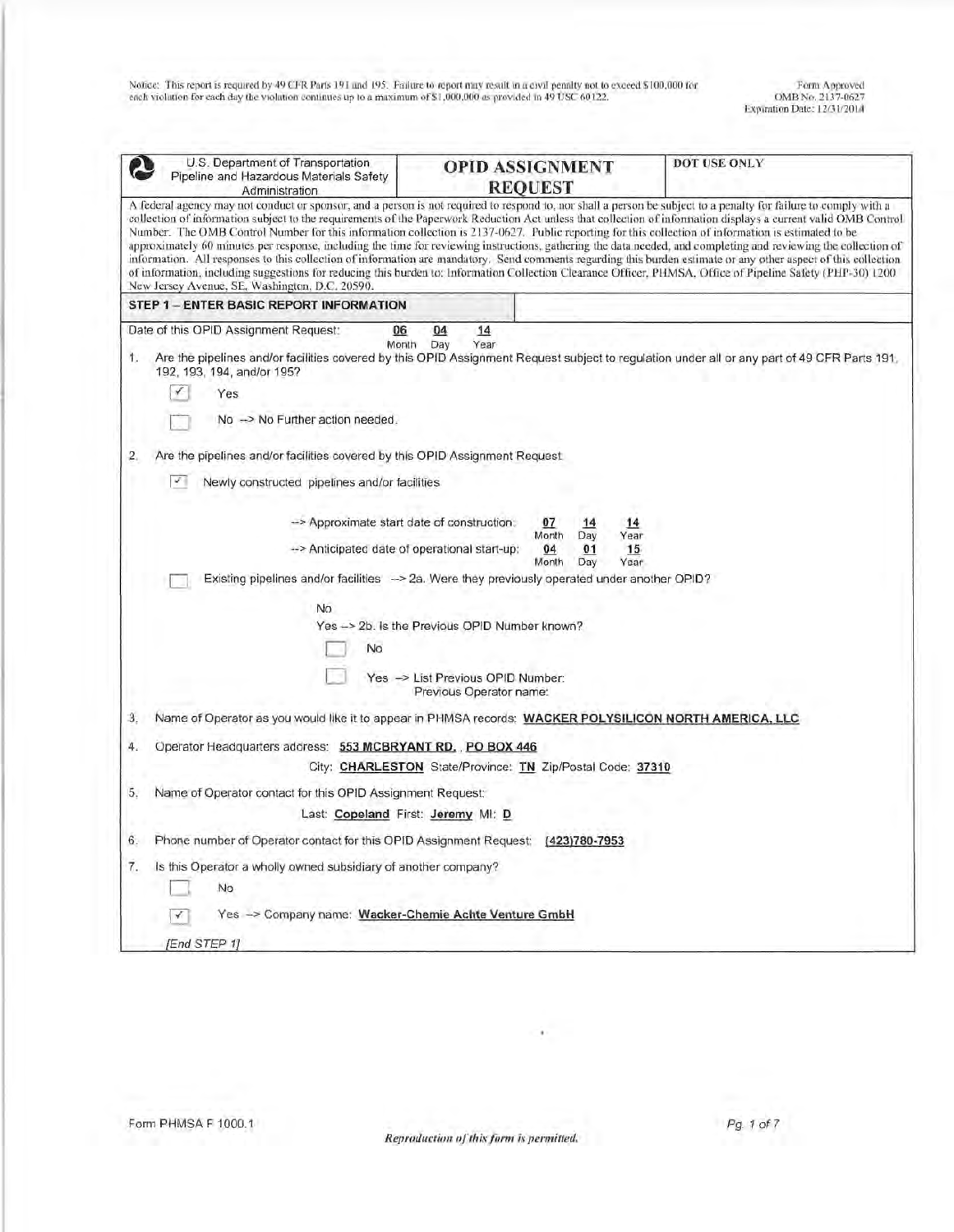|    |           |   | The questions in this STEP allow PHMSA to accurately portray the scope and nature of<br>STEP 2 - ENTER DESCRIPTION OF<br>the pipelines and/or facilities covered by this particular OPID Assignment Request and<br>PIPELINES AND/OR FACILITIES<br>will also be used by PHMSA for their inspection planning.                           |
|----|-----------|---|---------------------------------------------------------------------------------------------------------------------------------------------------------------------------------------------------------------------------------------------------------------------------------------------------------------------------------------|
| 1. | Request.) |   | The pipelines and/or facilities covered by this OPID Assignment Request are associated with the following types of facilities<br>and transport the following types of commodities: (select all that apply)<br>(Complete STEPS 2 and 3 once for each top level facility type in this question that is included in this OPID Assignment |
|    |           |   | LNG Plant(s) / Facility(ies)                                                                                                                                                                                                                                                                                                          |
|    |           |   | <b>LNG Storage</b>                                                                                                                                                                                                                                                                                                                    |
|    |           |   | <b>Gas Distribution</b>                                                                                                                                                                                                                                                                                                               |
|    |           |   | Natural Gas                                                                                                                                                                                                                                                                                                                           |
|    |           |   | Propane Gas                                                                                                                                                                                                                                                                                                                           |
|    |           |   | Other Gas -> Name:                                                                                                                                                                                                                                                                                                                    |
|    | ⊀         |   | <b>Gas Transmission</b>                                                                                                                                                                                                                                                                                                               |
|    |           | × | Gas Transmission                                                                                                                                                                                                                                                                                                                      |
|    |           |   | <b>Natural Gas</b>                                                                                                                                                                                                                                                                                                                    |
|    |           |   | Propane Gas                                                                                                                                                                                                                                                                                                                           |
|    |           |   | <b>Synthetic Gas</b>                                                                                                                                                                                                                                                                                                                  |
|    |           |   | Hydrogen Gas                                                                                                                                                                                                                                                                                                                          |
|    |           |   | ¥.<br>Other Gas -> Name: Chlorine                                                                                                                                                                                                                                                                                                     |
|    |           |   | Gas Storage Facilities --> Total Number:                                                                                                                                                                                                                                                                                              |
|    |           |   | <b>Gas Gathering</b>                                                                                                                                                                                                                                                                                                                  |
|    |           |   | Hazardous Liquid                                                                                                                                                                                                                                                                                                                      |
|    |           |   | Hazardous Liquid Trunkline (regulated non-gathering)                                                                                                                                                                                                                                                                                  |
|    |           |   | Crude Oil                                                                                                                                                                                                                                                                                                                             |
|    |           |   | Refined and/or Petroleum Product (non-HVL)                                                                                                                                                                                                                                                                                            |
|    |           |   | HVL or Anhydrous Ammonia                                                                                                                                                                                                                                                                                                              |
|    |           |   | Anhydrous Ammonia                                                                                                                                                                                                                                                                                                                     |
|    |           |   | LPG (Liquefied Petroleum Gas) / NGL (Natural Gas Liquid)                                                                                                                                                                                                                                                                              |
|    |           |   | Other HVL -> Name:                                                                                                                                                                                                                                                                                                                    |
|    |           |   | CO2 (Carbon Dioxide)                                                                                                                                                                                                                                                                                                                  |
|    |           |   | Biofuel / Alternative Fuel (including ethanol blends, but excluding Fuel Grade Ethanol)                                                                                                                                                                                                                                               |
|    |           |   | Fuel Grade Ethanol (also referred to as Neat Ethanol)                                                                                                                                                                                                                                                                                 |
|    |           |   | Regulated Hazardous Liquid Gathering                                                                                                                                                                                                                                                                                                  |
|    |           |   | Hazardous Liquid Breakout Tanks -> Total Number:                                                                                                                                                                                                                                                                                      |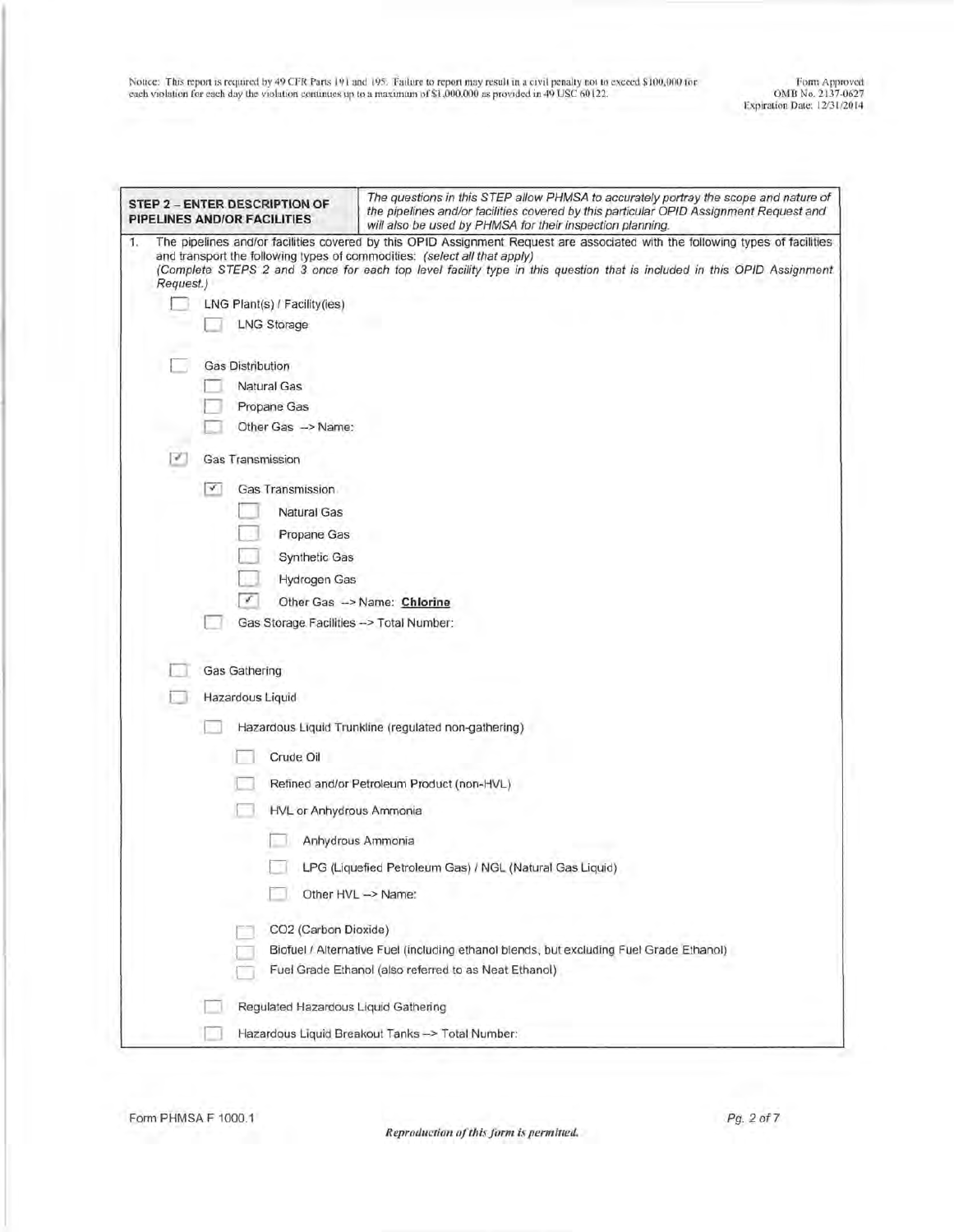Farm Approved OMB No. 2137-0627 Exp iration Date: 12/31 /2014

I

2. Will any single pipeline or pipeline facility included in this OPID Assignment Request be subject to BOTH 49 CFR Part 192 AND 49 CFR Part 195 due to the planned transportation of commodities which are subject to both Parts?<br>
Mo Yes [STEP 2 continued]

3. For the top level pipeline and/or facility type selected in STEP 2, Question 1, complete the following:

For Gas Transmission, the pipelines and/or facilities covered by this OPID Assignment Request are: (select Interstate and/or Intrastate, and complete Questions 3a-j for each set of Interstate assets and/or Intrastate assets, and for each selection of Gas Transmission facilities.)

**Conshore** 

**Intrastate** 

3a. Approximate number of regulated transmission/trunkline pipeline miles: **1** miles

3b. List all of the States and Counties in which these pipelines are physically located:

| State | Counties | <b>BRADLEY</b><br><b>STATE</b><br><b>Contract Contract</b> |
|-------|----------|------------------------------------------------------------|
|       |          |                                                            |

3c. Approximate number of regulated Hazardous Liquid gathering miles

3d. List all of the States and Counties in which these Hazardous Liquid gathering lines are physically located:

3e. List all of the States and Counties in which other facilities (including storage/breakout tanks) are physically located, if different than the States and Counties listed in Questions 3b or 3d above:

4. Provide a brief and general description of the pipelines and/or facilities covered by this OPID Assignment Request. Describe each second level selection from STEP 2, Question 1 separately.

In addition to the information provided below, Operators are encouraged to provide a general overview map (or maps) depicting the approximate geographic location of the pipelines and/or facilities covered by this OP/0 Assignment Request.

| Gas Transmission Pipeline Description: | Wacker Polysilicon North America, LLC (Wacker) manufacturing facility will<br>receive gaseous chlorine manufactured and transported by Olin Chemical<br>(Olin) via an above ground pipeline. The pipeline exits Olin's manufacturing<br>plant and travels approximately one mile on a piperack into Wacker's<br>manufacturing plant. The pipeline travels underneath a public roadway<br>(Lower River Road) via a box culvert. This public road exists between the two<br>facilities and is the only location where the pipeline is not located on<br>company property of either party. |
|----------------------------------------|-----------------------------------------------------------------------------------------------------------------------------------------------------------------------------------------------------------------------------------------------------------------------------------------------------------------------------------------------------------------------------------------------------------------------------------------------------------------------------------------------------------------------------------------------------------------------------------------|
|----------------------------------------|-----------------------------------------------------------------------------------------------------------------------------------------------------------------------------------------------------------------------------------------------------------------------------------------------------------------------------------------------------------------------------------------------------------------------------------------------------------------------------------------------------------------------------------------------------------------------------------------|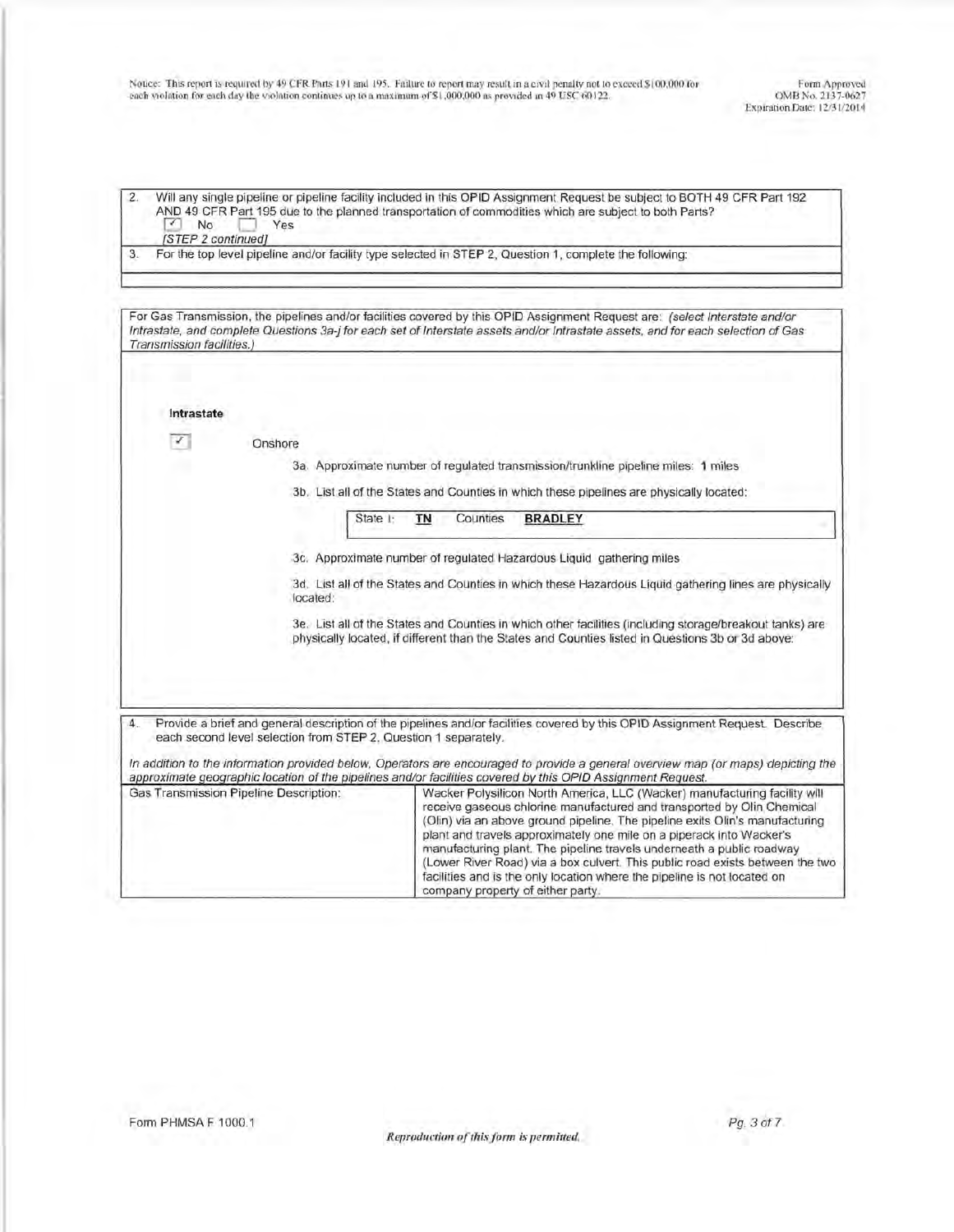| STEP 3 - PROVIDE PHMSA-REQUIRED PIPELINE<br>SAFETY PROGRAM OR LNG SAFETY PROGRAM<br><b>INFORMATION</b> | Sometimes, existing pipelines, pipeline segments, pipeline facilities, or LNG<br>Facilities are covered under a common PHMSA-required pipeline safety program or<br>LNG safety program which also involves other assets covered by additional OPIDs.<br>(These common safety programs are sometimes referred to as "umbrella" safety<br>programs.) This STEP serves to notify PHMSA of these relationships so that<br>compliance performance can be accurately portrayed, as well as to facilitate<br>PHMSA's resource planning and preparation in the conduct of inspections of these<br>PHMSA-required safety programs. |  |  |  |  |  |  |
|--------------------------------------------------------------------------------------------------------|---------------------------------------------------------------------------------------------------------------------------------------------------------------------------------------------------------------------------------------------------------------------------------------------------------------------------------------------------------------------------------------------------------------------------------------------------------------------------------------------------------------------------------------------------------------------------------------------------------------------------|--|--|--|--|--|--|
| <b>Gas Transmission</b>                                                                                |                                                                                                                                                                                                                                                                                                                                                                                                                                                                                                                                                                                                                           |  |  |  |  |  |  |
| L.                                                                                                     | Are the pipelines and/or facilities covered by this OPID Assignment Request included with other OPIDs for the purposes of compliance<br>with one or more PHMSA-required pipeline safety program(s) or LNG safety program(s)? (select only one)                                                                                                                                                                                                                                                                                                                                                                            |  |  |  |  |  |  |
| facilities commence.)                                                                                  | Not known at this time. (Note: The Operator must submit an Operator Registry Notification informing PHMSA of the primary<br>responsibility for managing or administering these PHMSA-required safety programs within 60 days after they are known.<br>Operators should note that many of these programs are required to be in place before initial operations of the pipelines and/or                                                                                                                                                                                                                                     |  |  |  |  |  |  |
| V.<br>programs which include no other OPIDs for the following, when applicable:                        | No, the pipelines and/or facilities covered by this OPID Assignment Request have their own independent PHMSA-required safety                                                                                                                                                                                                                                                                                                                                                                                                                                                                                              |  |  |  |  |  |  |
|                                                                                                        | [For ALL facilities] Anti-Drug Plan and Alcohol Misuse Plan (199.101, 199.202)                                                                                                                                                                                                                                                                                                                                                                                                                                                                                                                                            |  |  |  |  |  |  |
| Integrity Management Program (192.907, 192.1005, 195.452).                                             | [For Gas Distribution, Gas Gathering, Gas Transmission, and Hazardous Liquid Pipeline Facilities]<br>Procedure Manual for Operations, Maintenance, and Emergencies (192.605, 192.615, 195.402); Damage<br>Prevention Program (192.614, 195.442); Public Awareness/Education Program (192.616, 195.440); Control<br>Room Management Procedures (192.631, 195.446); Operator Qualification Program (192.805, 195.505); and,                                                                                                                                                                                                 |  |  |  |  |  |  |
| State Plan) (194.101).                                                                                 | [For Hazardous Liquid Pipeline Facilities ONLY] Response Plan for Onshore Oil Pipelines (or Alternative                                                                                                                                                                                                                                                                                                                                                                                                                                                                                                                   |  |  |  |  |  |  |
| [For LNG Facilities ONLY] LNG Plans & Procedures (193.2017).                                           |                                                                                                                                                                                                                                                                                                                                                                                                                                                                                                                                                                                                                           |  |  |  |  |  |  |
| [STEP 3, Question 1 continued]                                                                         |                                                                                                                                                                                                                                                                                                                                                                                                                                                                                                                                                                                                                           |  |  |  |  |  |  |

ĩ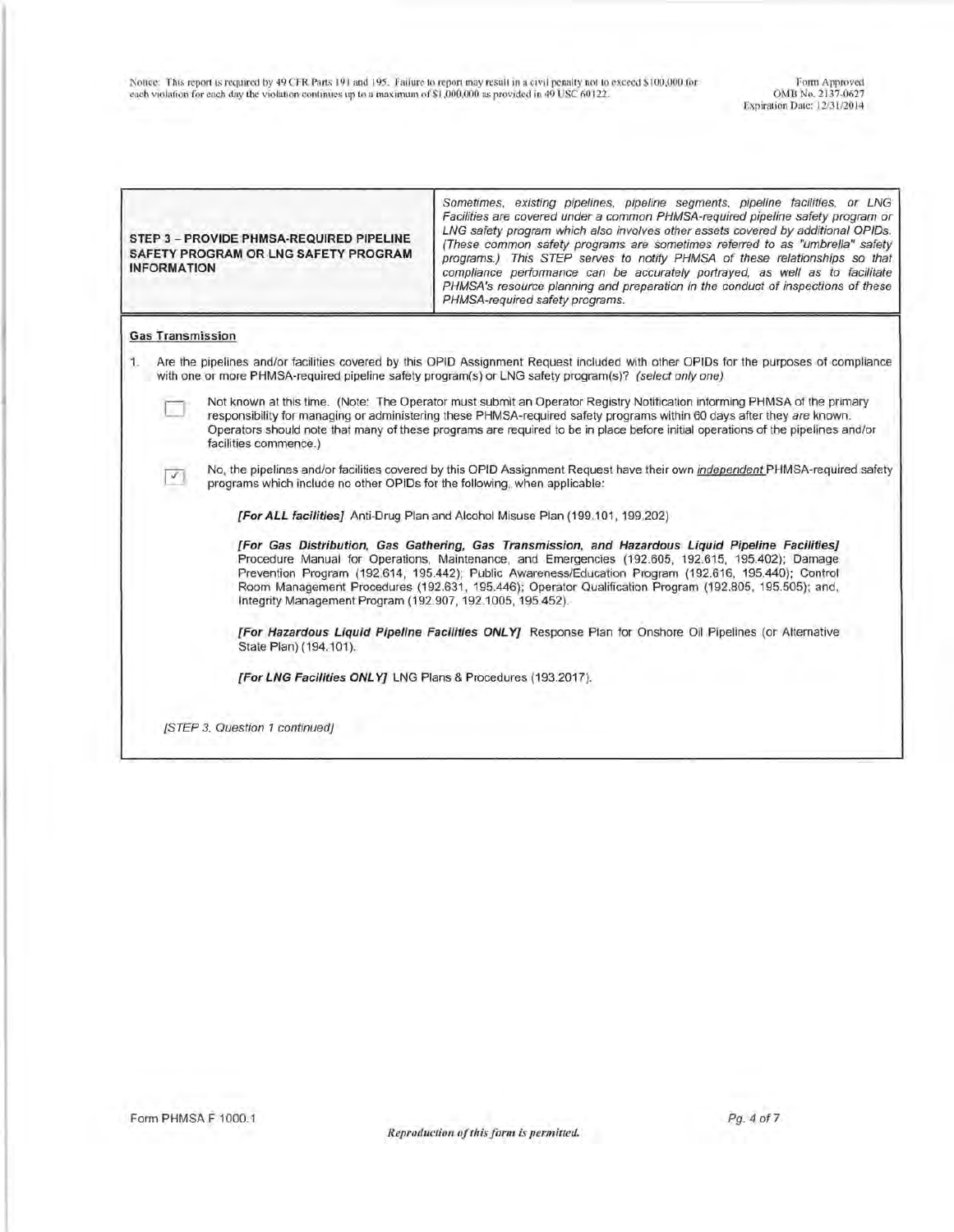Form Approved OMB No. 2lJ7-0627 Expiration Date: 12/31/2014

Yes, the pipelines and/or facilities covered by this OPID Assignment Request have one or more PHMSA-required pipeline safety program(s) or LNG safety program(s) that also apply to pipeline assets with other OPID numbers for the purposes of compliance with PHMSA regulations.

If Yes, please list the Operator-designated "primary" OPID for each common PHMSA-required pipeline safety program or LNG safety program associated with this OPID Assignment Request. Those programs not selected will be considered to be either not required or independent programs which cover only the pipelines and/or facilities covered by this OPID Assignment Request: (select all that apply)

- 1a. Anti-Drug Plan and Alcohol Misuse Plan (199.101, 199.202)<br>OPID #  $\Box$   $\Box$   $\Box$  P **OPISP** Unknown
- 1b. Procedure Manual for Operations, Maintenance, and Emergencies (192.605, 192.615, 195.402)<br>
OPID # ISP Unknown **C** ISP Unknown
- 1c. Damage Prevention Program (192.614, 195.442)<br>**OPID #** [SP] **OPISP** Unknown
- 1d. Public Awareness/Education Program (192.616, 195.440)<br>OPID # ISP Dividends **ISP** Unknown
- 1e. Control Room Management Procedures (192,631, 195,446)<br>OPID # ISP Johnown **ISP**
- 1f. Operator Qualification Program (192.805, 195.505)<br>
OPID # **L** ISP L Unknown
- 1g. Integrity Management Program (192.907, 192.1005, 195.452)<br>OPID # 1SP Unkno **Unknown**

1h. Response Plan for Onshore Oil Pipelines (or Alternative State Plan) (194.101)<br>OPID #  $\Box$  ISP  $\Box$  Unknown **C** ISP **Unknown** 

### 1i. LNG Plans & Procedures (193.2017) **OPID#** 0 ISP 0 Unknown

[End STEP 3)

D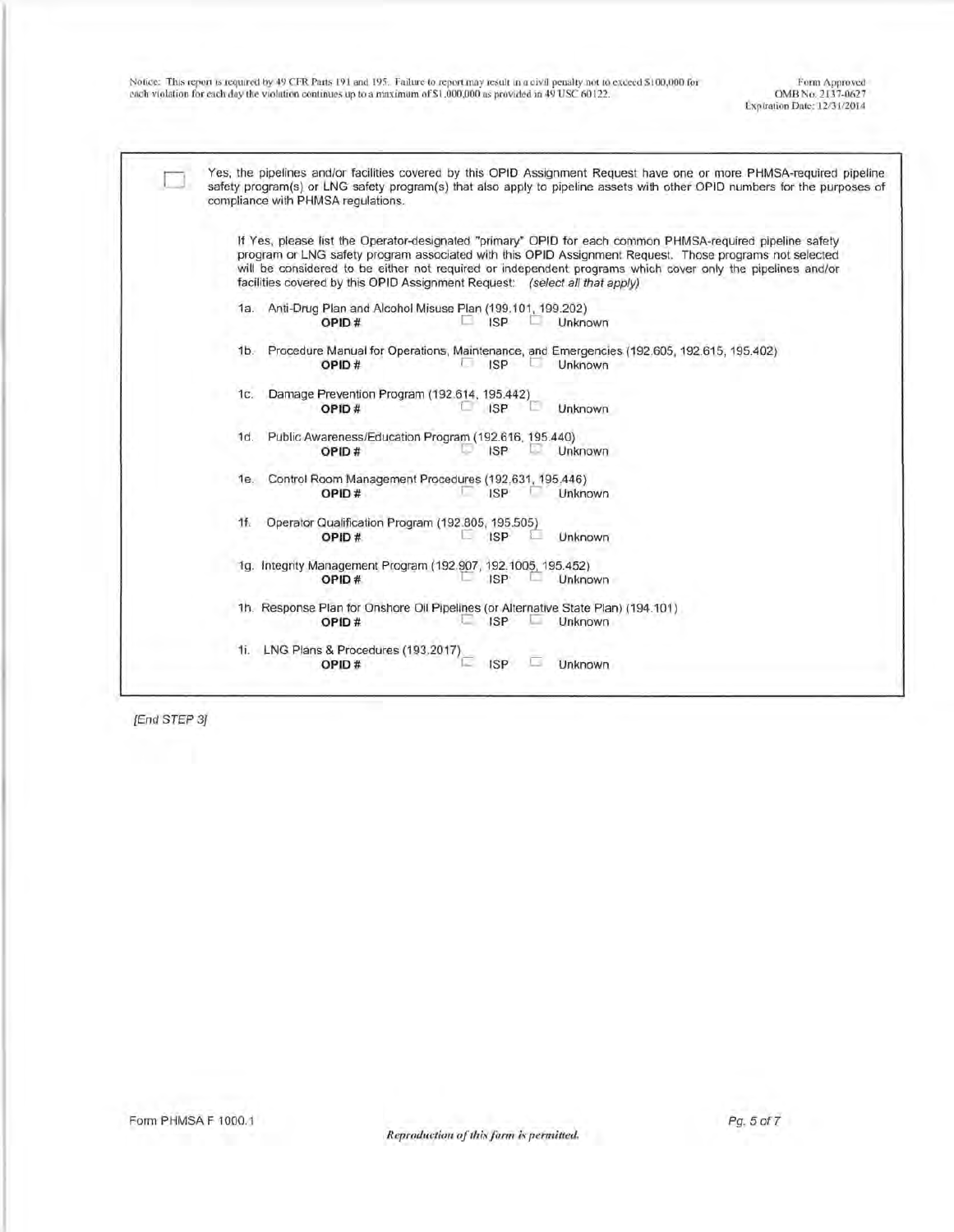| STEP 4 - PROVIDE CONTACT INFORMATION                                                                                                                                                                                                            | This STEP ensures that PHMSA has the contact information it needs for the basic<br>forms of Agency-Operator interaction that may occur.                                                                                                                         |
|-------------------------------------------------------------------------------------------------------------------------------------------------------------------------------------------------------------------------------------------------|-----------------------------------------------------------------------------------------------------------------------------------------------------------------------------------------------------------------------------------------------------------------|
|                                                                                                                                                                                                                                                 | Operator contact overseeing compliance with 49 CFR Parts 191-199, i.e. the primary contact for regulatory issues:                                                                                                                                               |
| Name: Last: Copeland First: Jeremy MI: D<br><b>Title: Environmental Manager</b><br>Address:<br>Street/P.O. Box: 553 MCBRYANT RD., PO BOX 446,<br>City: CHARLESTON State/Province: TN<br>Phone: (423)780-7953 E-mail: jeremy.copeland@wacker.com | Zip/Postal Code: 37310                                                                                                                                                                                                                                          |
|                                                                                                                                                                                                                                                 | Operator contact for information pertaining to PHMSA's inspection scheduling, if different from above: (Provide one contact for<br>each PHMSA Regional Office where pipelines and/or facilities covered by this OPID Assignment Request are physically located) |
| PHMSA Region: N/A<br>Name: Last Copeland First Jeremy MID<br><b>Title: Environmental Manager</b><br>Address:<br>Street/P.O. Box: 553 MCBRYANT RD., PO BOX 446<br><b>City: CHARLESTON</b>                                                        | State/Province: TN    Zip/Postal Code: 37310                                                                                                                                                                                                                    |
| Phone: (423)780-7953                                                                                                                                                                                                                            | E-mail: jeremy.copeland@wacker.com                                                                                                                                                                                                                              |
| Name: Last: King First: Dan MI:<br>Title: Emergency Prepardeness Manager<br>Address:<br>Street/P.O. Box: 553 MCBRYANT RD., PO BOX 446.<br><b>City: CHARLESTON</b><br>Phone: (423)780-8150<br>E-mail: dan.king@wacker.com                        | State/Province: TN<br>Zip/Postal Code: 37310                                                                                                                                                                                                                    |
| 24/7 Operator phone number for normal operations:<br>24/7 Operator Control Center phone number:                                                                                                                                                 | Phone: (423)310-3874<br>Phone: (423)829-7106                                                                                                                                                                                                                    |
| <b>Operator's Senior Executive Official:</b>                                                                                                                                                                                                    |                                                                                                                                                                                                                                                                 |
| Name: Last: Bachhuber First: Konrad MI:<br>Title: Vice-President & Site Manager                                                                                                                                                                 |                                                                                                                                                                                                                                                                 |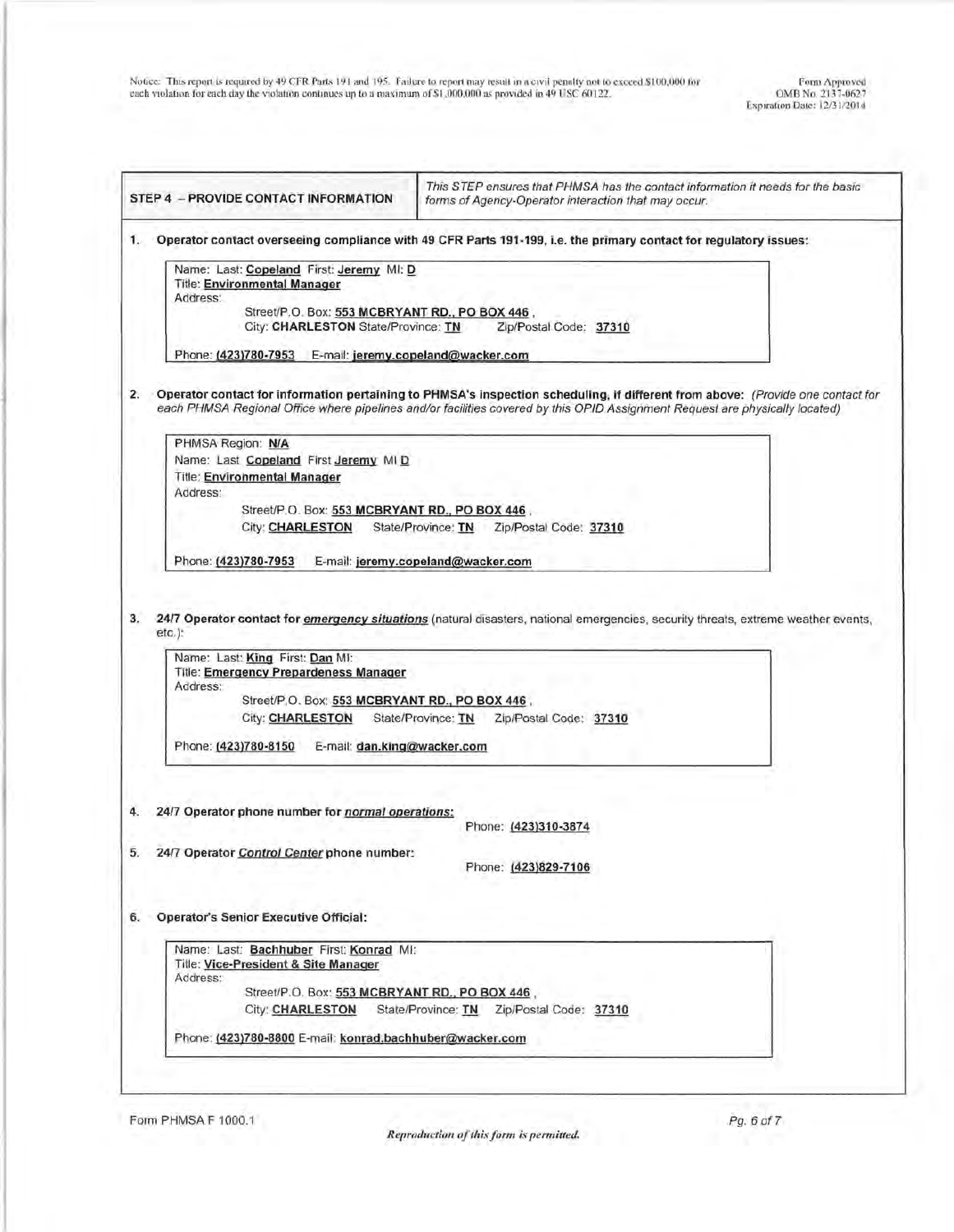| <b>Title: Environmental Manager</b><br>Address:<br>Street/P.O. Box: 553 MCBRYANT RD., PO BOX 446<br><b>City: CHARLESTON</b><br>State/Province: TN    Zip/Postal Code: 37310                                                                                                                                                                                                                   |  |
|-----------------------------------------------------------------------------------------------------------------------------------------------------------------------------------------------------------------------------------------------------------------------------------------------------------------------------------------------------------------------------------------------|--|
| Phone: (423)780-7953 E-mail: jeremy.copeland@wacker.com                                                                                                                                                                                                                                                                                                                                       |  |
| Operator contact responsible for assuring compliance with DOT's Anti-Drug and Alcohol Misuse regulations (49 CFR 199):<br>Name: Last: Burk First: Erika MI:<br><b>Title: Director of Human Resources</b><br>Address:<br>Street/P.O. Box: 553 MCBRYANT RD., PO BOX 446,<br>City: CHARLESTON State/Province: TN<br>Zip/Postal Code: 37310<br>Phone: (423)780-8301 E-mail: erika.burk@wacker.com |  |
| User Fee contact:                                                                                                                                                                                                                                                                                                                                                                             |  |
| Name: Last: Copeland First: Jeremy MI: D<br><b>Title: Environmental Manager</b><br>Address:                                                                                                                                                                                                                                                                                                   |  |
| Street/P.O. Box: 553 MCBRYANT RD., PO BOX 446,<br>City: CHARLESTON State/Province: TN<br>Zip/Postal Code: 37310<br>Phone: (423)780-7953 E-mail: jeremy.copeland@wacker.com                                                                                                                                                                                                                    |  |